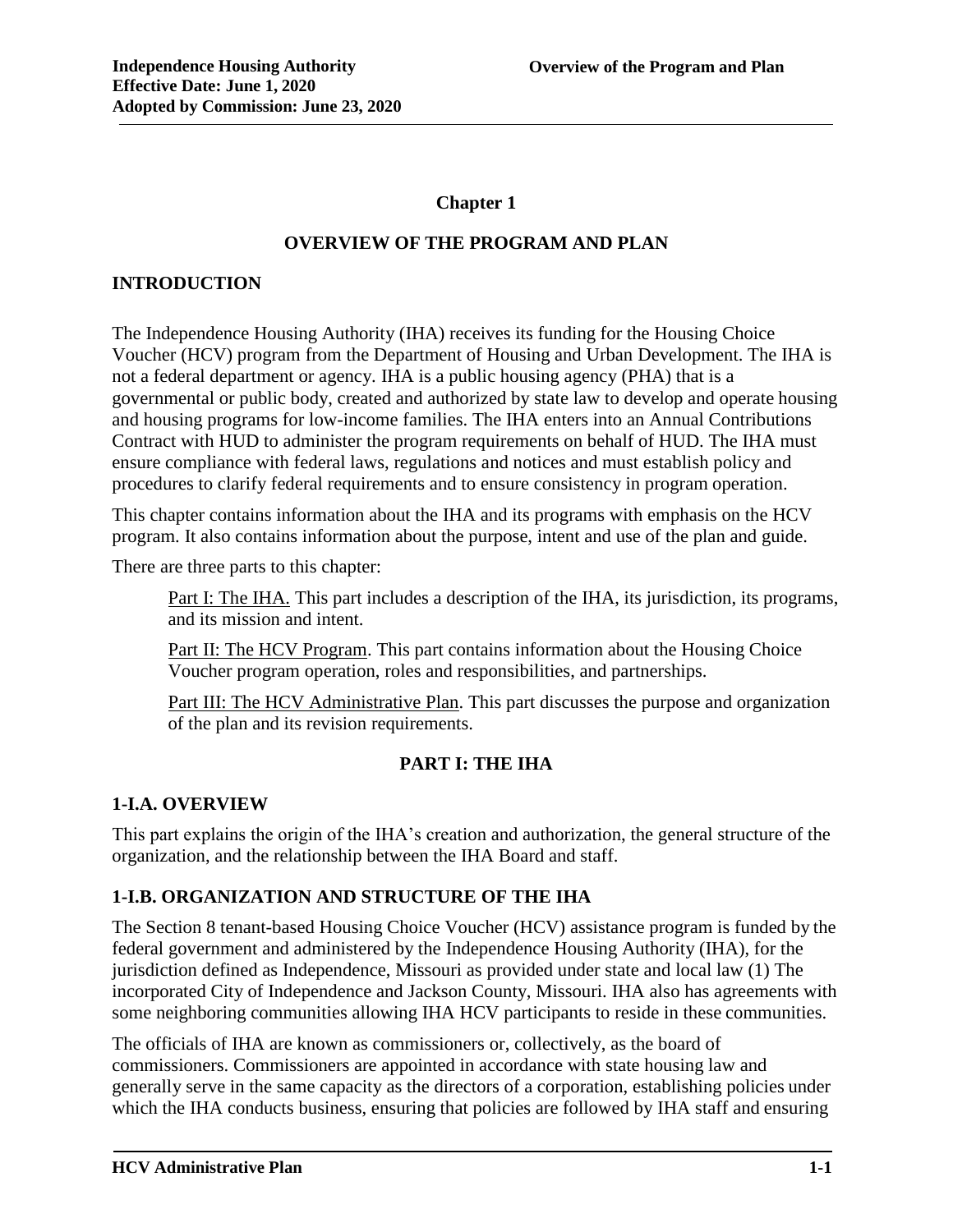that the IHA is successful in its mission. The board is responsible for preserving and expanding the agency's resources and assuring the agency's continued viability.

Formal actions of the IHA are taken through written resolutions, adopted by the board of commissioners and entered into the official records of the IHA.

The principal staff member of the IHA is the Executive Director (ED), hired and appointed by the board of commissioners. The executive director is directly responsible for carrying out the policies established by the commissioners and is delegated the responsibility for hiring, training and supervising the remainder of the IHA's staff in order to manage the day-to-day operations of the IHA to ensure compliance with federal and state laws and directives for the programs managed. In addition, the executive director's duties include budgeting and financial planning for the agency.

# **1-I.C. IHA MISSION**

The purpose of a mission statement is to communicate the purpose of the agency to people inside and outside of the agency. It provides guiding direction for developing strategy, defining critical success factors, searching out key opportunities, making resource allocation choices, satisfying clients and stakeholders, and making decisions.

#### IHA Policy

The Independence Housing Authority, Independence, Missouri (IHA) is dedicated to providing our community with quality affordable housing that is decent, well maintained, and free from drugs and violent crime. We strive to make the best use of all available resources so that our residents may live in an environment that is clean, well maintained, and attractive.

We are committed to providing our residents with as many opportunities as possible to become economically self-sufficient. We shall do all of these things while serving our residents and neighboring citizens with the highest degree of professional courtesy, empathy, and respect.

The IHA will further expand housing opportunities through other non-traditional housing programs such as RAD, LIHTC, Project-Basing, etc.

### **1-I.D. THE IHA'S PROGRAMS**

The following programs are included under this administrative plan:

### **IHA Policy**

The IHA's Administrative Plan is applicable to the operation of the Housing Choice Voucher program and Project-Based Housing.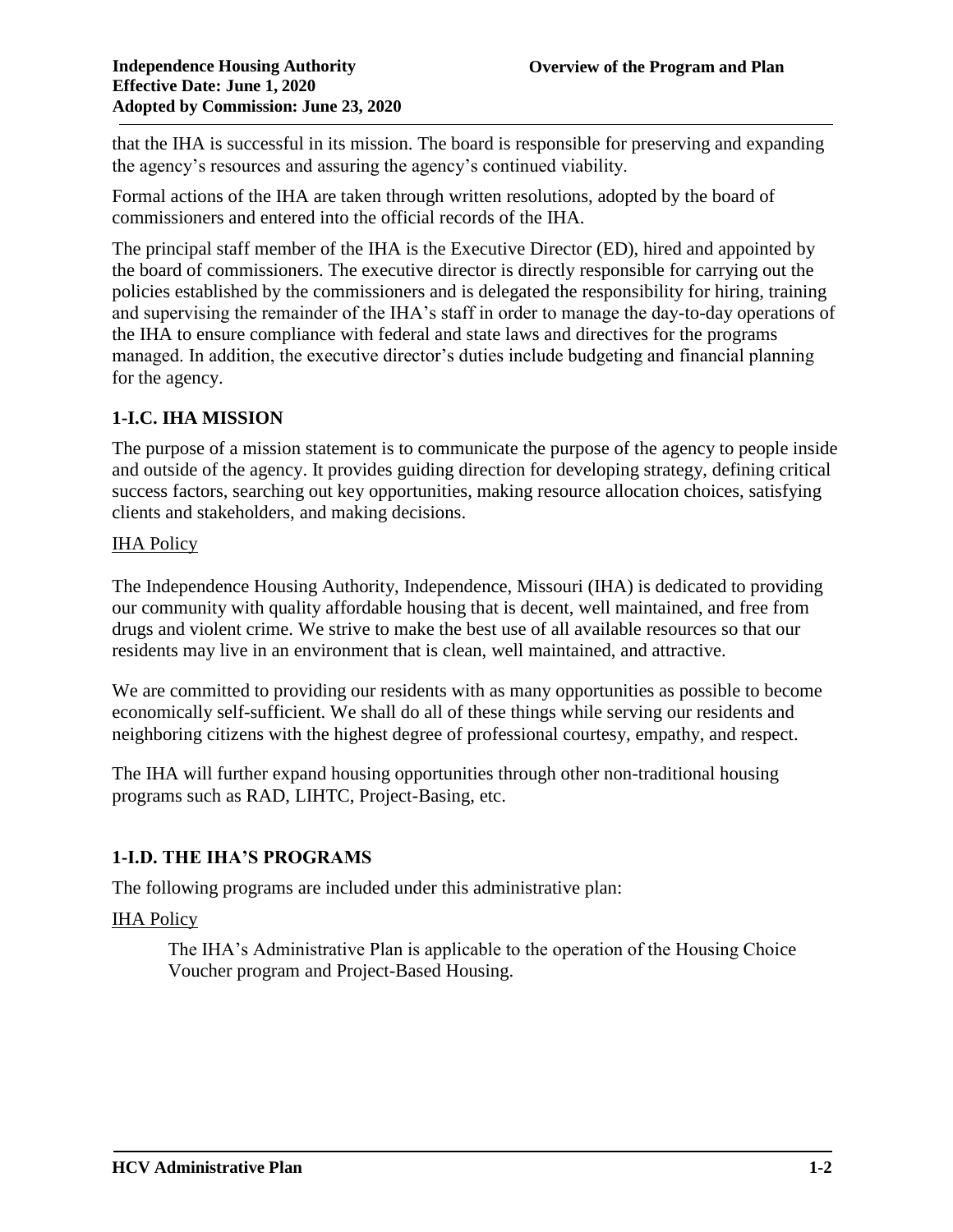# **1-I.E. THE IHA'S COMMITMENT TO ETHICS AND SERVICE**

As a public service agency, the IHA is committed to providing excellent service to HCV program participants – families and owners – in the community. The IHA's standards include:

- Administer applicable federal and state laws and regulations to achieve high ratings in compliance measurement indicators while maintaining efficiency in program operation to ensure fair and consistent treatment of clients served.
- Provide decent, safe, and sanitary housing  $-\text{ in compliance with program housing quality}$ standards – for very low-income families while ensuring that family rents are fair, reasonable, and affordable.
- Encourage self-sufficiency of participant families and assist in the expansion of family opportunities which address educational, socio-economic, recreational and other human service needs.
- Promote fair housing and the opportunity for very low-income families of all ethnic backgrounds to experience freedom of housing choice.
- Promote a housing program that maintains quality service and integrity while providing an incentive to private property owners to rent to very low-income families.
- Promote a market-driven housing program that will help qualified low-income families be successful in obtaining affordable housing and increase the supply of housing choices for such families.
- Create positive public awareness and expand the level of family, owner, and community support in accomplishing the IHA's mission.
- Attain and maintain a high level of standards and professionalism in day-to-day management of all program components.
- Administer an efficient, high-performing agency through continuous improvement of the IHA's support systems and commitment to our employees and their development.

The IHA will make every effort to keep program participants informed of HCV program rules and regulations, and to advise participants of how the program rules affect them.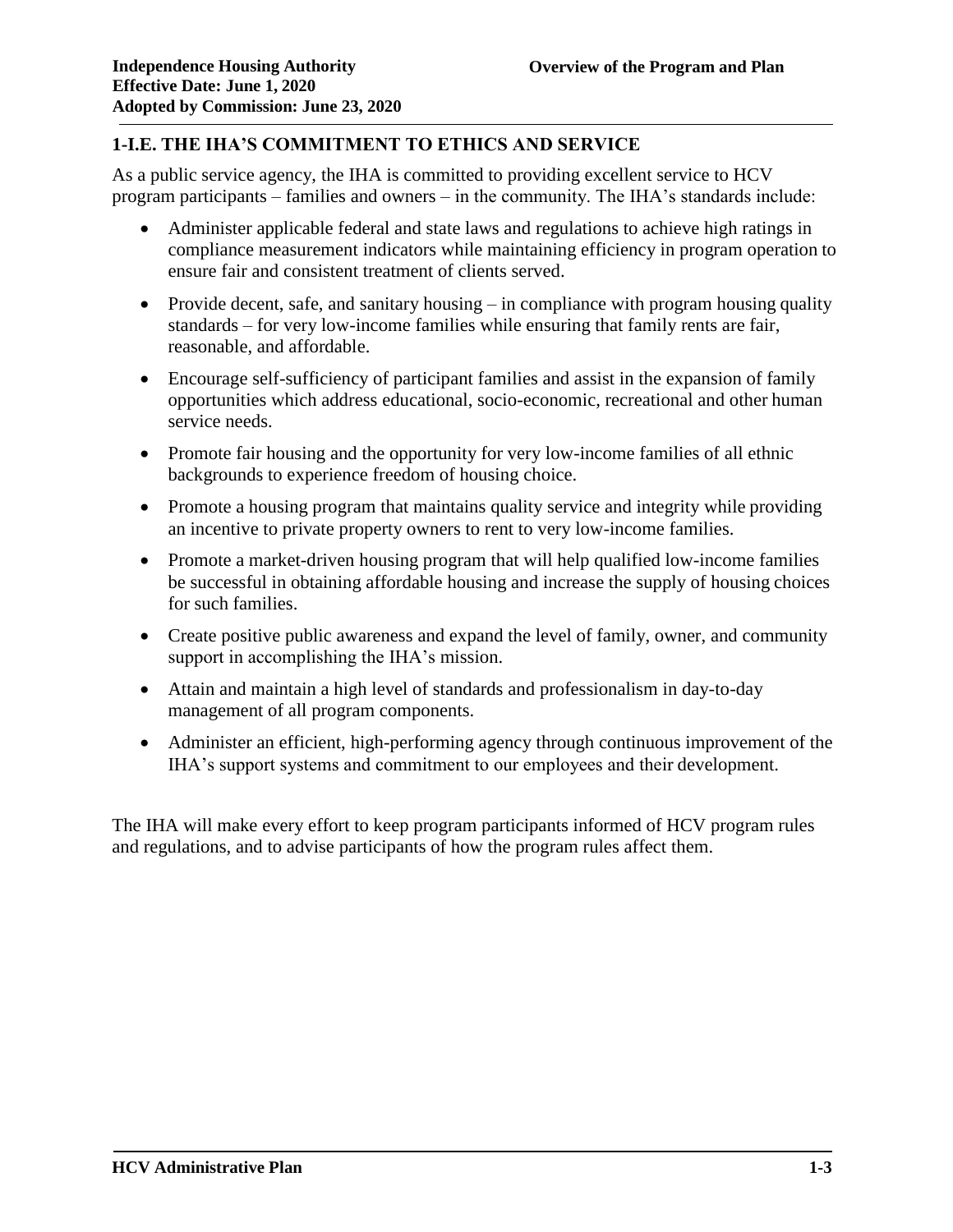## **PART II. THE HOUSING CHOICE VOUCHER (HCV) PROGRAM**

#### **1-II.A. OVERVIEW AND HISTORY OF THE PROGRAM**

The intent of this section is to provide the public and staff with information related to the overall operation of the program. There have been many changes to the program since its inception in 1974 and a brief history of the program will assist the reader in understanding the program.

The United States Housing Act of 1937 (the "Act") is responsible for the birth of federal housing program initiatives. The Act was intended to provide financial assistance to states and cities for public works projects, slum clearance and the development of affordable housing developments for low-income residents.

The Housing and Community Development (HCD) Act of 1974 created a new federally assisted housing program – the Section 8 Existing program (also known as the Section 8 Certificate program). The HCD Act represented a significant shift in federal housing strategy from locally owned public housing to privately owned rental housing.

Under the Certificate program, federal housing assistance payments were made directly to private owners of rental housing, where this housing was made available to lower-income families. Eligible families were able to select housing in the private rental market. Assuming that the housing met certain basic physical standards of quality ("housing quality standards") and was within certain HUD-established rent limitations ("fair market rents"), the family would be able to receive rental assistance in the housing unit. Family contribution to rent was generally set at 30 percent of the family's adjusted income, with the remainder of the rent paid by the program.

Another unique feature of the Certificate program was that the rental assistance remained with the eligible family, if the family chose to move to another privately owned rental unit that met program requirements (in contrast to the public housing program where the rental assistance remains with the unit, should the family decide to move). Consequently, the Certificate program was characterized as tenant-based assistance, rather than unit-based assistance.

The Housing and Community Development (HCD) Act of 1987 authorized a new version of tenant-based assistance – the Section 8 Voucher program. The Voucher program was very similar to the Certificate program in that eligible families were able to select housing in the private rental market and receive assistance in that housing unit.

However, the Voucher program permitted families more options in housing selection. Rental housing still had to meet the basic housing quality standards, but there was no fair market rent limitation on rent. In addition, family contribution to rent was not set at a limit of 30 percent of adjusted income. Consequently, depending on the actual rental cost of the unit selected, a family might pay more or less than 30 percent of their adjusted income for rent.

From 1987 through 1999, public housing agencies managed both the Certificate and Voucher tenant-based assistance programs, with separate rules and requirements for each. From 1994 through 1998, HUD published a series of new rules, known as "conforming" rules, to more closely combine and align the two similar housing programs, to the extent permitted by the law.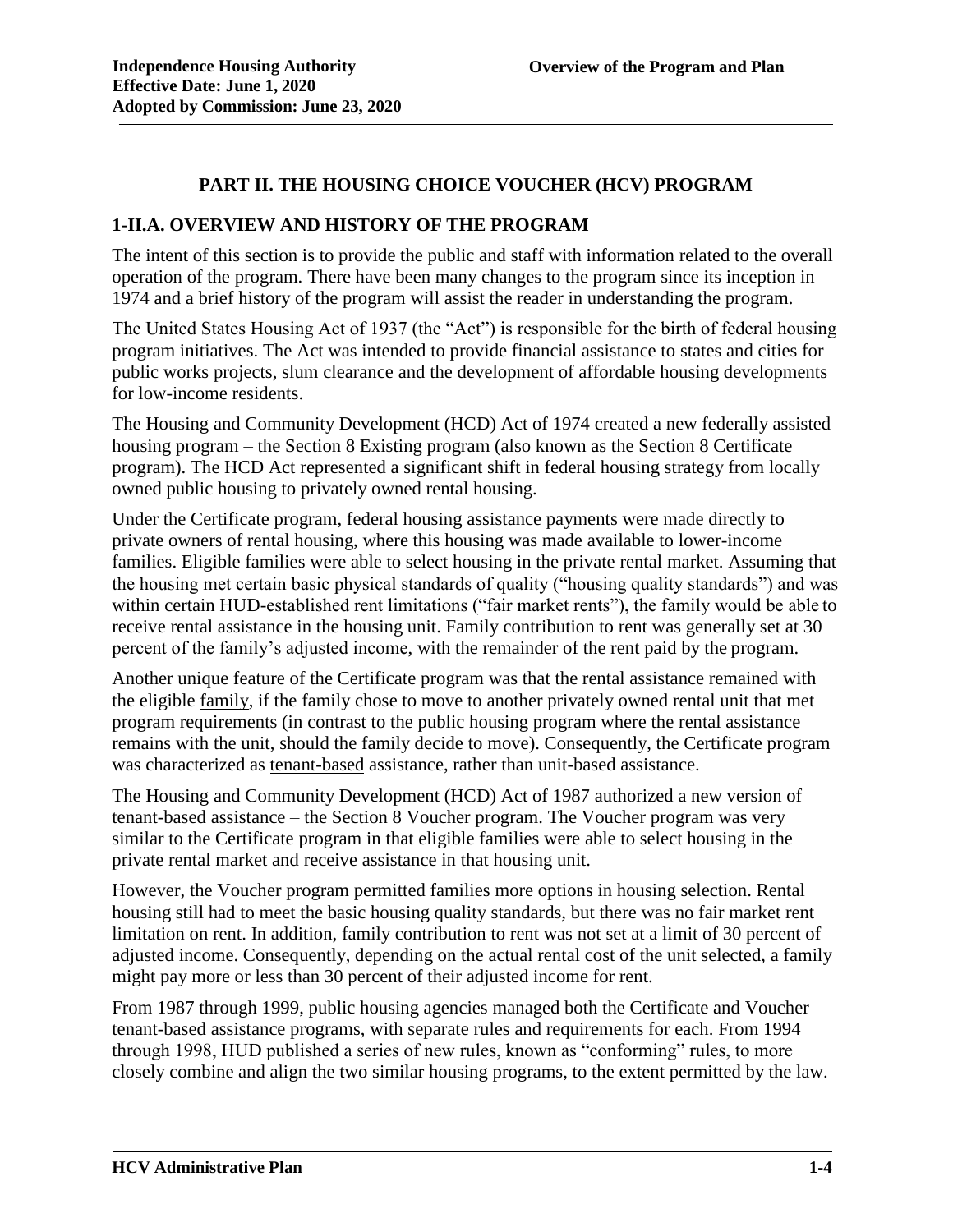In 1998, the Quality Housing and Work Responsibility Act (QHWRA) – also known as the Public Housing Reform Act – was signed into law. QHWRA eliminated all statutory differences between the Certificate and Voucher tenant-based programs and required that the two programs be merged into a single tenant-based assistance program, now known as the Housing Choice Voucher (HCV) program.

The HCV program was modeled closely on the pre-merger Voucher program. However, unlike the pre-merger Voucher program, the HCV program requires an assisted family to pay at least 30 percent of adjusted income for rent.

The transition of assistance from the Certificate and Voucher programs to the new HCV program began in October 1999. By October 2001, all families receiving tenant-based assistance were converted to the HCV program.

# **1-II.B. HCV PROGRAM BASICS**

The purpose of the HCV program is to provide rental assistance to eligible families. The rules and regulations of the HCV program are determined by the U.S. Department of Housing and Urban Development. The IHA is afforded choices in the operation of the program that are included in the IHA's Administrative Plan, a document approved by the board of commissioners of the IHA.

The HCV program offers mobility to eligible families because they may search for suitable housing anywhere in the IHA's jurisdiction and may also be eligible to move under portability to other PHA's jurisdictions.

When a family is determined to be eligible for the program and funding is available, the IHA issues the family a housing voucher. When the family finds a suitable housing unit and funding is available, the IHA will enter into a contract with the owner and the family will enter into a lease with the owner. Each party makes their respective payment to the owner so that the owner receives full rent.

Even though the family is determined to be eligible for the program, the owner has the responsibility of approving the family as a suitable renter. The IHA continues to make payments to the owner as long as the family is eligible and the housing unit continues to qualify under the program.

### **1-II.C. THE HCV PARTNERSHIPS**

To administer the HCV program, the IHA enters into a contractual relationship with HUD. The IHA also enters into contractual relationships with the assisted family and the owner or landlord of the housing unit.

For the HCV program to work and be successful, all parties involved – HUD, the IHA, the owner, and the family – have important roles to play. The roles and responsibilities of all parties are defined in federal regulations and in legal documents that parties execute to participate in the program.

The chart on the following page illustrates key aspects of these relationships.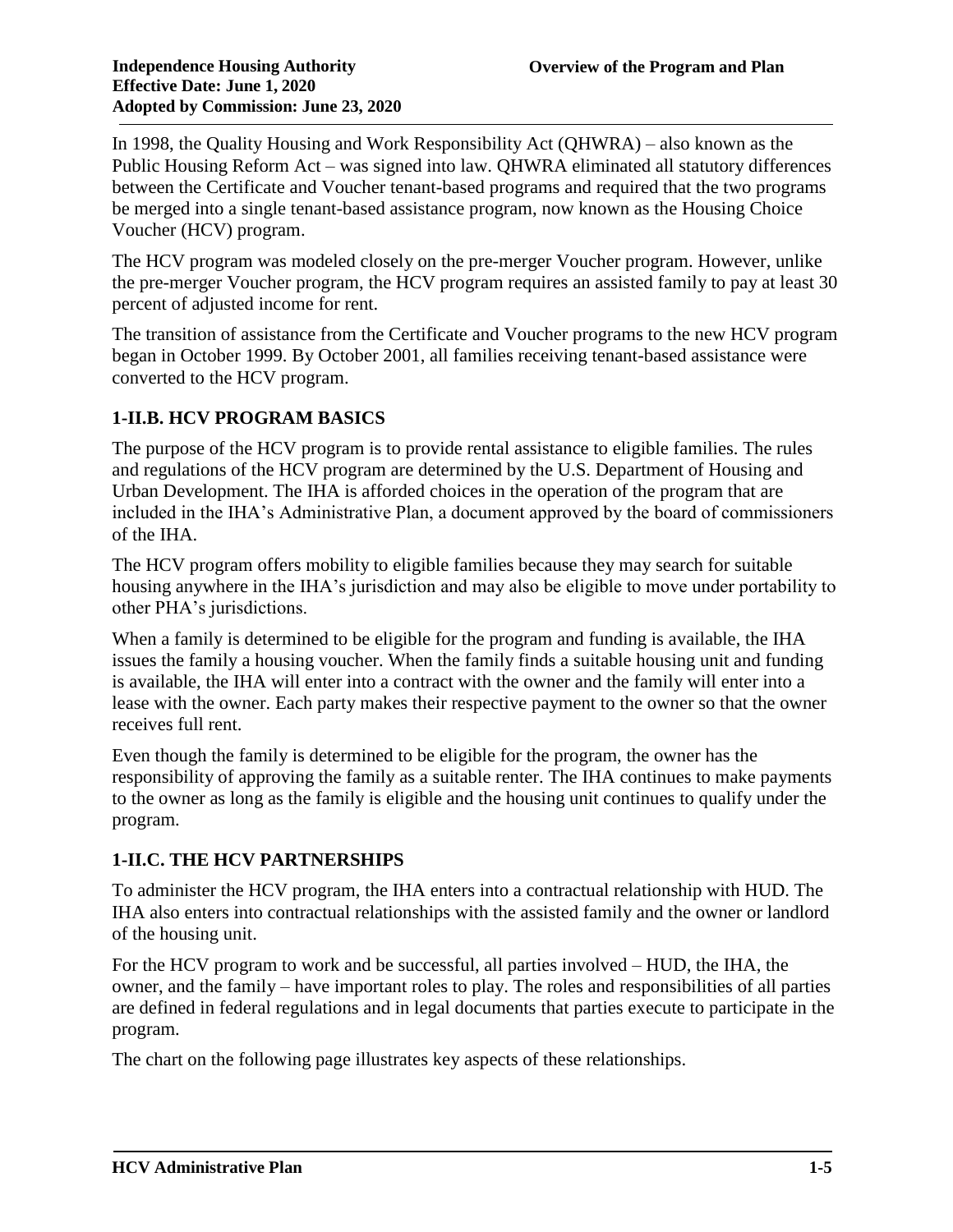### **The HCV Relationships:**

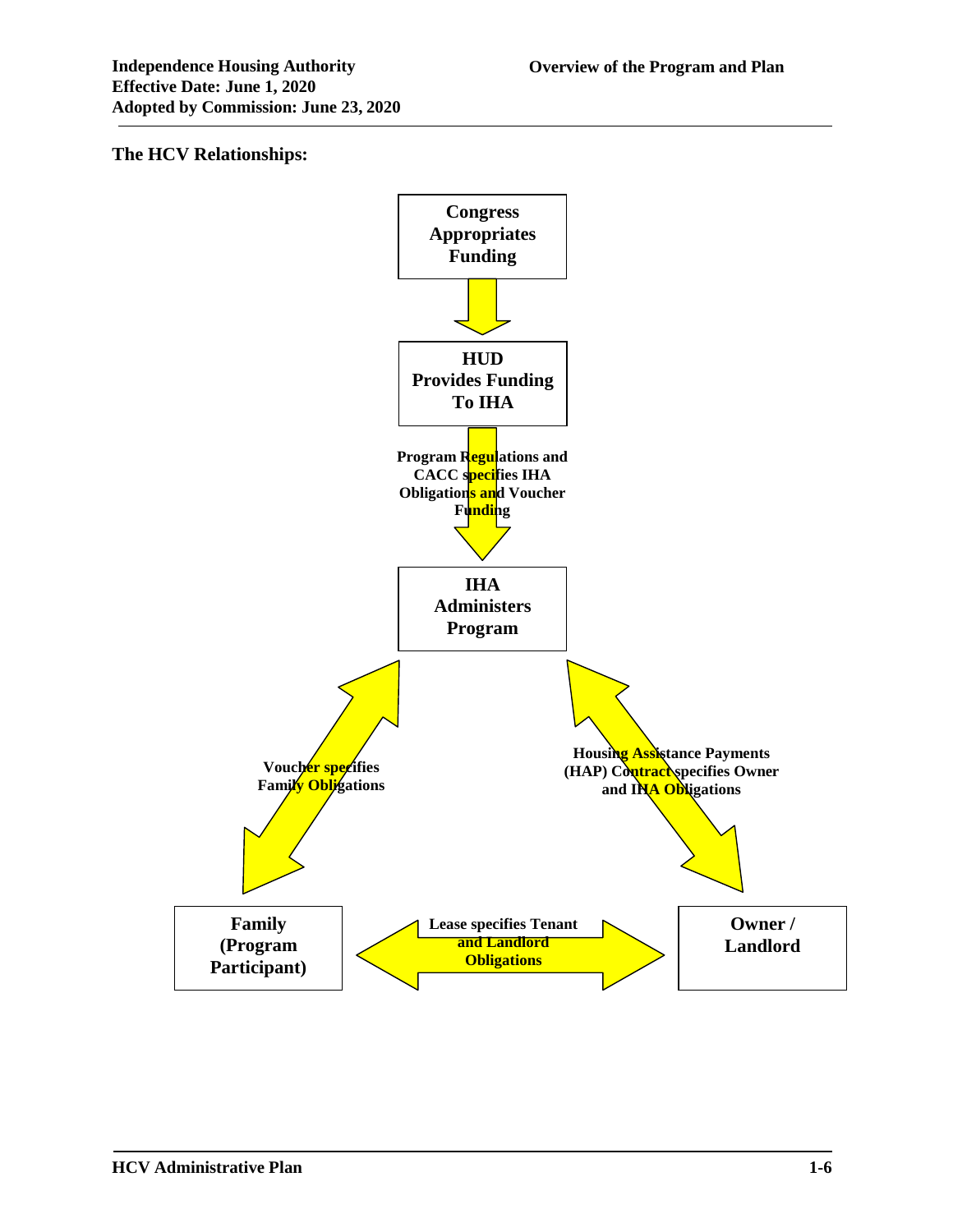#### **What does HUD do?**

HUD has the following major responsibilities:

- Develop regulations, requirements, handbooks, notices and other guidance to implement HCV housing program legislation passed by Congress;
- Allocate HCV program funds to IHA;
- Provide technical assistance to IHA on interpreting and applying HCV program requirements;
- Monitor IHA's compliance with HCV program requirements and IHA's performance in program administration.

#### **What does the IHA do?**

The IHA administers the HCV program under contract with HUD and has the following major responsibilities:

- Establish local policies;
- Review applications from interested applicant families to determine whether applicants are eligible for the program;
- Maintain waiting list and select families for admission;
- Issue voucher to selected family and, if necessary, assist the family in finding a place to live;
- Conduct outreach to owners, with special attention to owners outside areas of poverty or minority concentration;
- Approve the rental unit (including assuring compliance with housing quality standards and rent reasonableness), the owner, and the tenancy;
- Make housing assistance payments to the owner in a timely manner;
- Recertify families for continued eligibility under the program;
- Ensure that families and their rental units continue to qualify under the program;
- Ensure that owners and families comply with their contractual obligations and program rules;
- Provide families and owners with prompt, professional service;
- Comply with all fair housing and equal opportunity requirements, HUD regulations and requirements, the Consolidated Annual Contributions Contract, HUD-approved applications for funding, the IHA's Administrative Plan, and other applicable federal, state and local laws.

#### **What does the Owner do?**

The owner has the following major responsibilities:

Screen families who apply for tenancy, to determine if they will be good renters.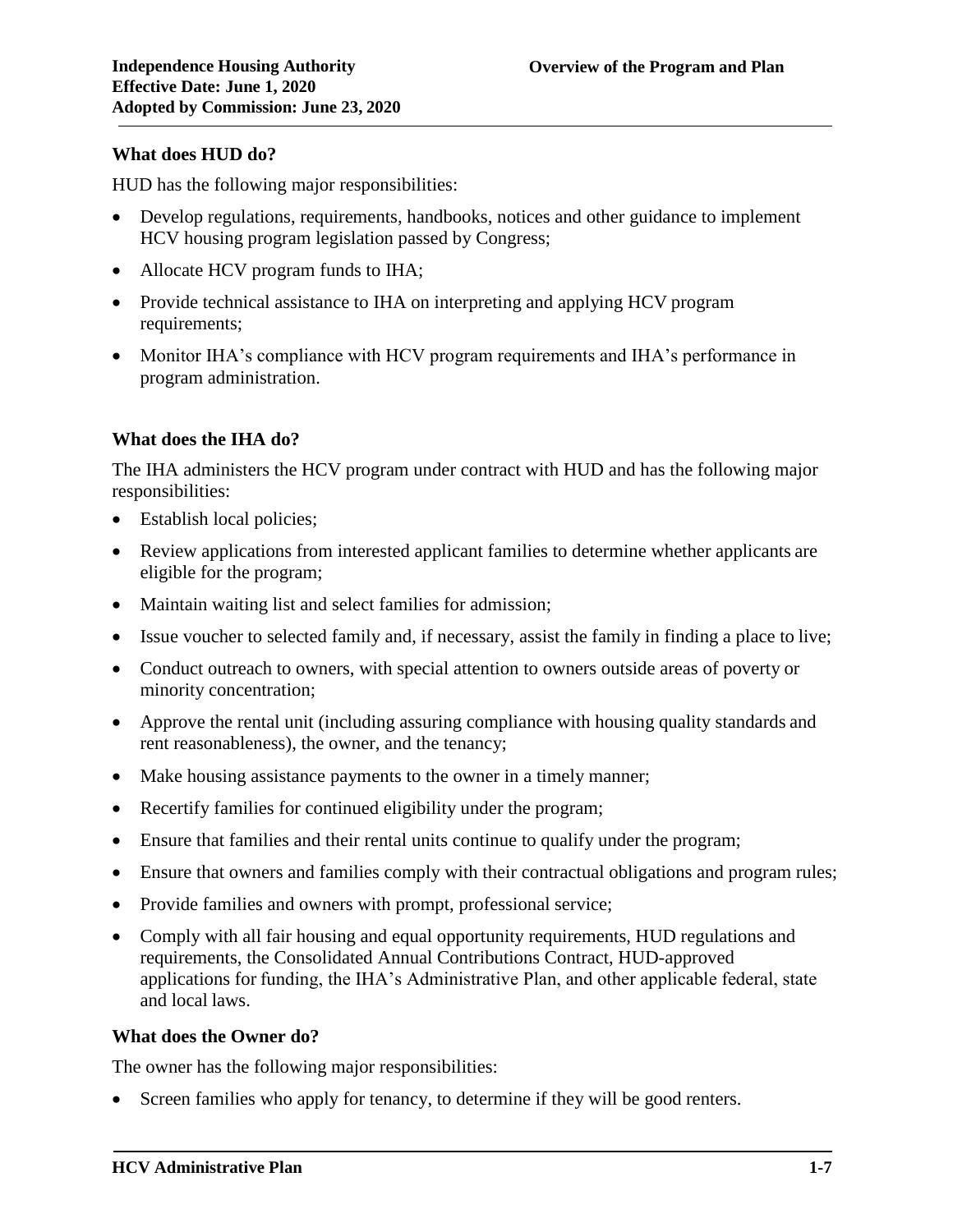- The IHA can provide some information to the owner, but the primary responsibility for tenant screening rests with the owner.
- The owner should consider family background factors such as rent and bill-paying history, history of caring for property, respecting the rights of others to peaceful enjoyment of the property, compliance with essential conditions of tenancy, whether the family is engaging in drug-related criminal activity or other criminal activity that might threaten others.
- Comply with the terms of the Housing Assistance Payments contract, executed with the IHA;
- Comply with all applicable fair housing laws and not discriminate against anyone;
- Maintain the housing unit in accordance with program requirements by making necessary repairs in a timely manner;
- Collect rent due from the assisted family and otherwise comply with and enforce provisions of the dwelling lease.

#### **What does the Family do?**

The family has the following responsibilities:

- Provide the IHA with complete and accurate information, determined by the IHA to be necessary for administration of the program;
- Make their best and most timely efforts to find a place to live that is suitable for them and that qualifies for the program;
- Cooperate in attending all appointments scheduled by the IHA;
- Allow the IHA to inspect the unit at reasonable times and after reasonable notice;
- Take responsibility for care of the housing unit, including any violations of housing quality standards caused by the family;
- Comply with the terms of the lease with the owner;
- Comply with the family obligations of the voucher;
- Not commit serious or repeated violations of the lease;
- Not engage in drug-related or violent criminal activity;
- Notify the IHA and the owner before moving or terminating the lease;
- Use the assisted unit only for residence and as the sole residence of the family. Not sublet the unit, assign the lease, or have any interest in the rental unit;
- Promptly notify the IHA of any changes in family composition and obtain IHA approval prior to adding household members, except by birth, adoption, or court-awarded custody;
- Not commit fraud, bribery, or any other corrupt or criminal act in connection with any housing programs.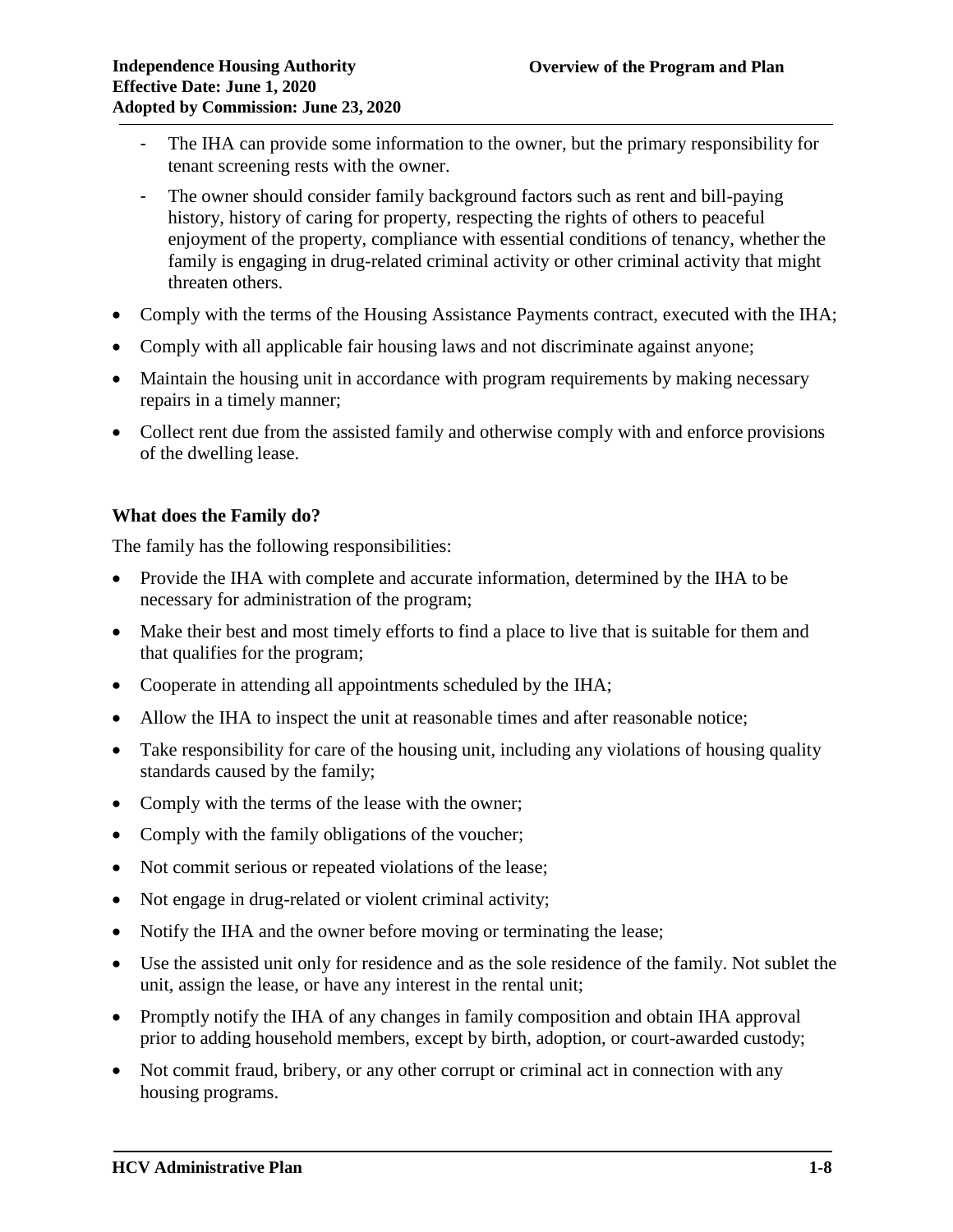If all parties fulfill their obligations in a professional and timely manner, the program responsibilities will be fulfilled in an effective manner.

### **1-II.D. APPLICABLE REGULATIONS**

Applicable regulations include:

- 24 CFR Part 5: General Program Requirements
- 24 CFR Part 8: Nondiscrimination
- 24 CFR Part 35: Lead-Based Paint
- 24 CFR Part 982: Section 8 Tenant-Based Assistance: Housing Choice Voucher Program
- 24 CFR Part 983: Project-Based Vouchers
- 24 CFR Part 985: The Section 8 Management Assessment Program (SEMAP)

## **PART III. THE HCV ADMINISTRATIVE PLAN**

#### **1-III.A. OVERVIEW AND PURPOSE OF THE PLAN**

The Administrative Plan is required by HUD. The purpose of the Administrative Plan is to establish policies for carrying out the programs in a manner consistent with HUD requirements and local goals and objectives contained in the IHA's agency plan. This Administrative Plan is a supporting document to the IHA agency plan, and is available for public review as required by CFR 24 Part 903.

This Administrative Plan is set forth to define the IHA's local policies for operation of the housing programs in the context of federal laws and regulations. All issues related to Section 8 not addressed in this document are governed by such federal regulations, HUD handbooks and guidebooks, notices and other applicable law. The policies in this administrative plan have been designed to ensure compliance with the consolidated ACC and all HUD-approved applications for program funding.

The IHA is responsible for complying with all changes in HUD regulations pertaining to the HCV program. If such changes conflict with this plan, HUD regulations will have precedence.

Administration of the HCV program and the functions and responsibilities of IHA staff shall be in compliance with the IHA's personnel policy and HUD's Section 8 regulations as well as all federal, state and local fair housing laws and regulations.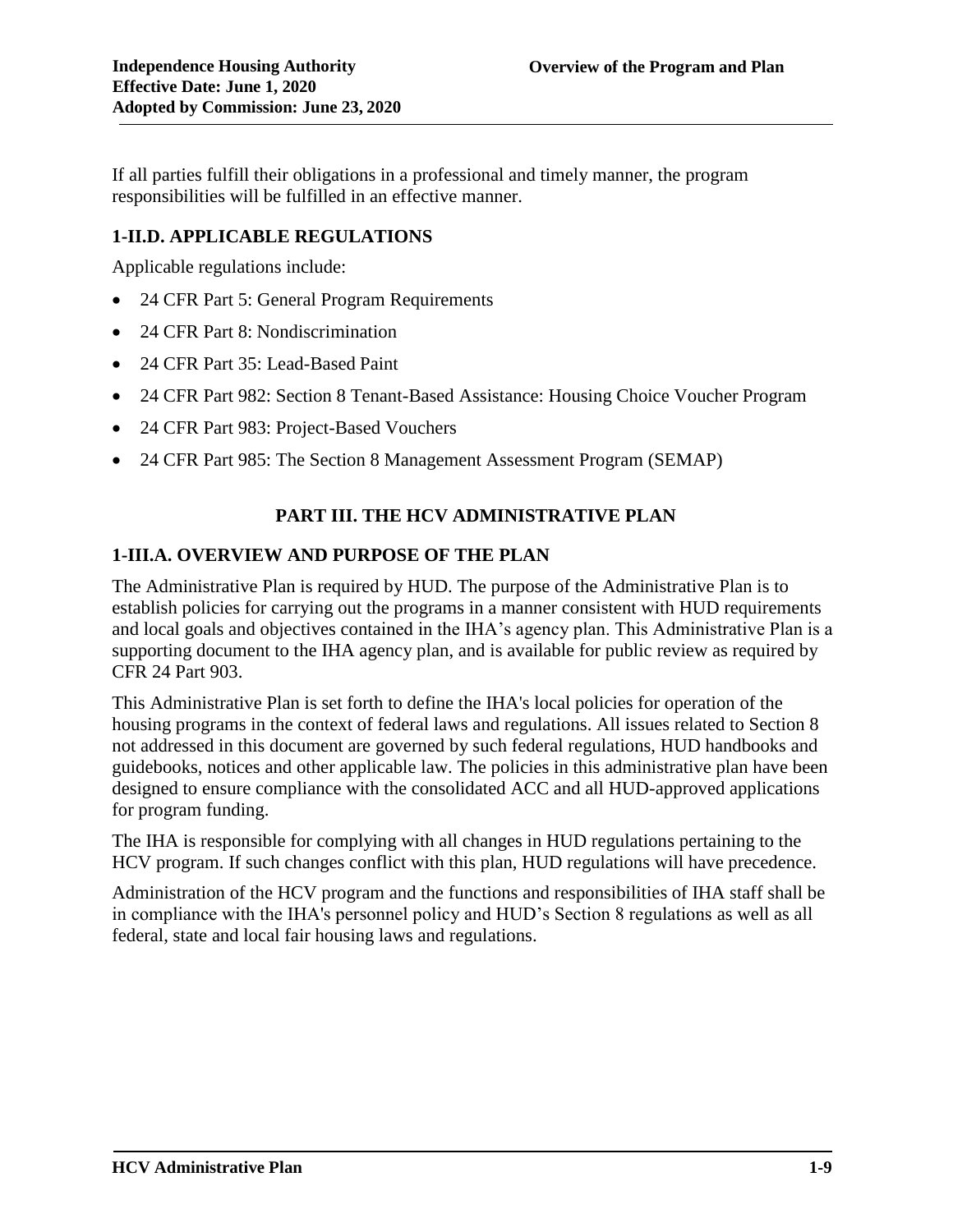# **1-III.B. CONTENTS OF THE PLAN (24CFR 982.54)**

HUD regulations contain a list that must be included in the Administrative Plan. The IHA Administrative Plan must cover IHA policies on these subjects:

- Selection and admission of applicants from the IHA waiting list, including any IHA admission preferences, procedures for removing applicant names from the waiting list, and procedures for closing and reopening the IHA waiting list (Chapter 4);
- Issuing or denying vouchers, including IHA policy governing the voucher term and any extensions or suspensions of the voucher term. 'Suspension' means stopping the clock on the term of a family's voucher after the family submits a request for approval of the tenancy. If the IHA decides to allow extensions or suspensions of the voucher term, the IHA administrative plan must describe how the IHA determines whether to grant extensions or suspensions, and how the IHA determines the length of any extension or suspension (Chapter 5);
- Any special rules for use of available funds when HUD provides funding to the IHA for a special purpose (e.g., desegregation), including funding for specified families or a specified category of families (Chapter 4);
- Occupancy policies, including definition of what group of persons may qualify as a 'family', definition of when a family is considered to be 'continuously assisted'; standards for denying admission or terminating assistance based on criminal activity or alcohol abuse in accordance with 982.553 (Chapters 3 and 12);
- Encouraging participation by owners of suitable units located outside areas of low income or minority concentration (Chapter 13);
- Assisting a family that claims that illegal discrimination has prevented the family from leasing a suitable unit (Chapter 2);
- Providing information about a family to prospective owners (Chapters 3 and 9);
- Disapproval of owners (Chapter 13);
- Subsidy standards (Chapter 5);
- Family absence from the dwelling unit (Chapter 12);
- How to determine who remains in the program if a family breaks up (Chapter 3);
- Informal review procedures for applicants (Chapter 16);
- Informal hearing procedures for participants (Chapter 16);
- The process for establishing and revising voucher payment standards (Chapter 16);
- The method of determining that rent to owner is a reasonable rent (initially and during the term of a HAP contract) (Chapter 8);
- Special policies concerning special housing types in the program (e.g., use of shared housing) (Chapter 15);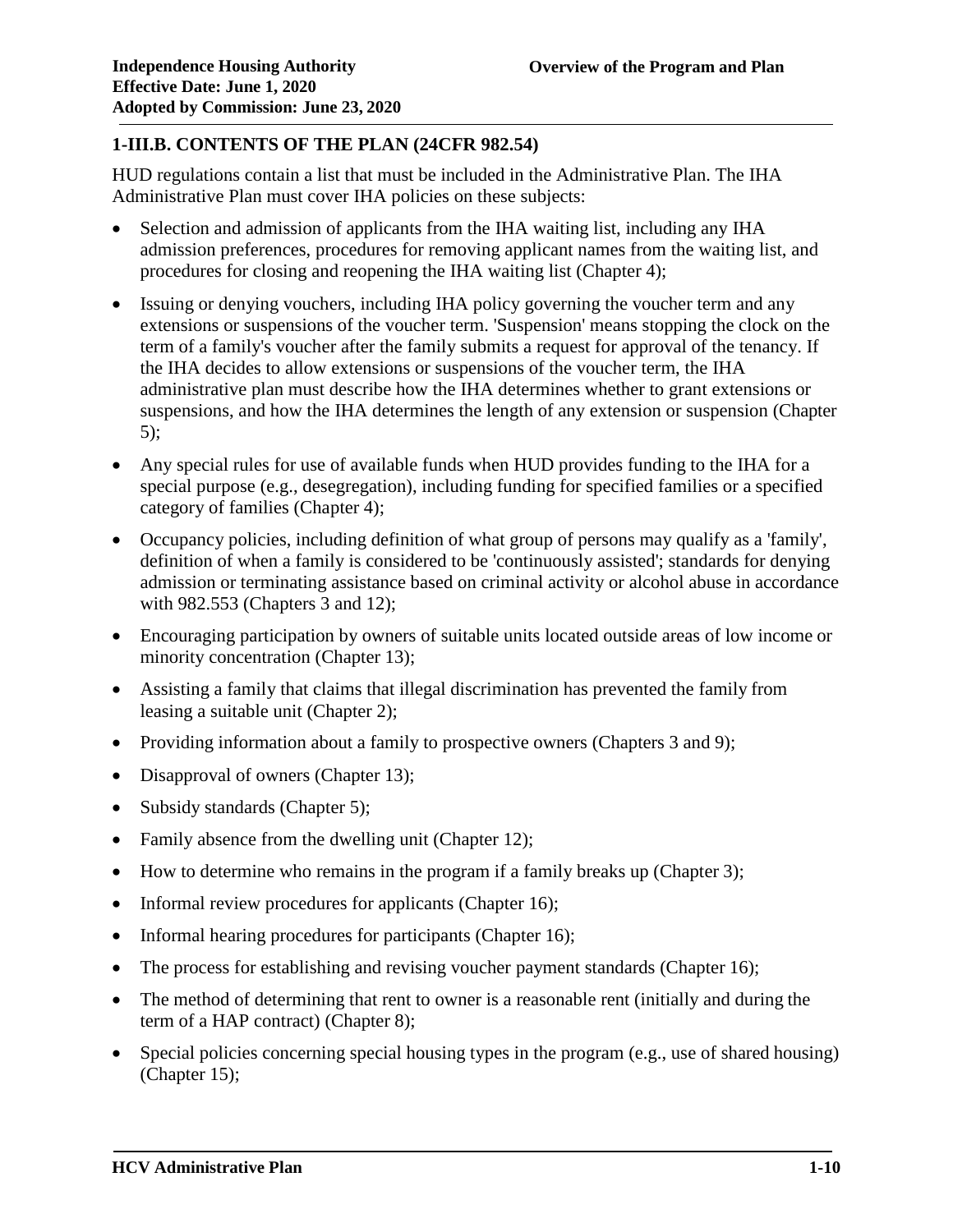- Policies concerning payment by a family to the IHA of amounts the family owes the IHA (Chapter 16);
- Interim redeterminations of family income and composition (Chapter 11);
- Restrictions, if any, on the number of moves by a participant family (Chapter 10);
- Approval by the board of commissioners or other authorized officials to charge the administrative fee reserve (Chapter 16);
- Procedural guidelines and performance standards for conducting required housing quality standards inspections (Chapter 8); and
- IHA screening of applicants for family behavior or suitability for tenancy (Chapter 3).

#### **New Approach to Policy Development**

HUD has developed an approach to monitoring and policy development that requires NHAs to establish policy for those purposes.

A primary focus of HUD's Rental Integrity Monitoring (RIM) program was consistency – consistency in how IHA conducts their business and in how HUD monitors IHA's activities. HUD expects that all staff will be consistent in the procedures they follow and the calculations they make and that their actions will be consistent with the IHA's Administrative Plan.

### **Mandatory vs. Discretionary Policy**

HUD makes a distinction between:

- Mandatory policies: those driven by legislation, regulations, current handbooks, notices, and legal opinions, and
- Optional, non-binding guidance, including guidebooks, notices that have expired and recommendations from individual HUD staff.

HUD expects IHA to develop policies and procedures that are consistent with mandatory policies and to make clear the optional policies the IHA has adopted. The IHA's Administrative Plan is the foundation of those policies and procedures. HUD's new directions require, more than ever, that IHA make policy choices to provide guidance to staff and consistency to program applicants and participants.

Following HUD guidance, even though it is not mandatory, provides IHA with a "safe harbor." HUD has already determined that the recommendations and suggestions it makes are consistent with mandatory policies. If IHA adopts an alternative strategy, it must make its own determination that the alternative approach is consistent with legislation, regulations, and other mandatory requirements. There may be very good reasons for adopting a policy or procedure that is different than HUD's safe harbor, but IHA should carefully think through those decisions.